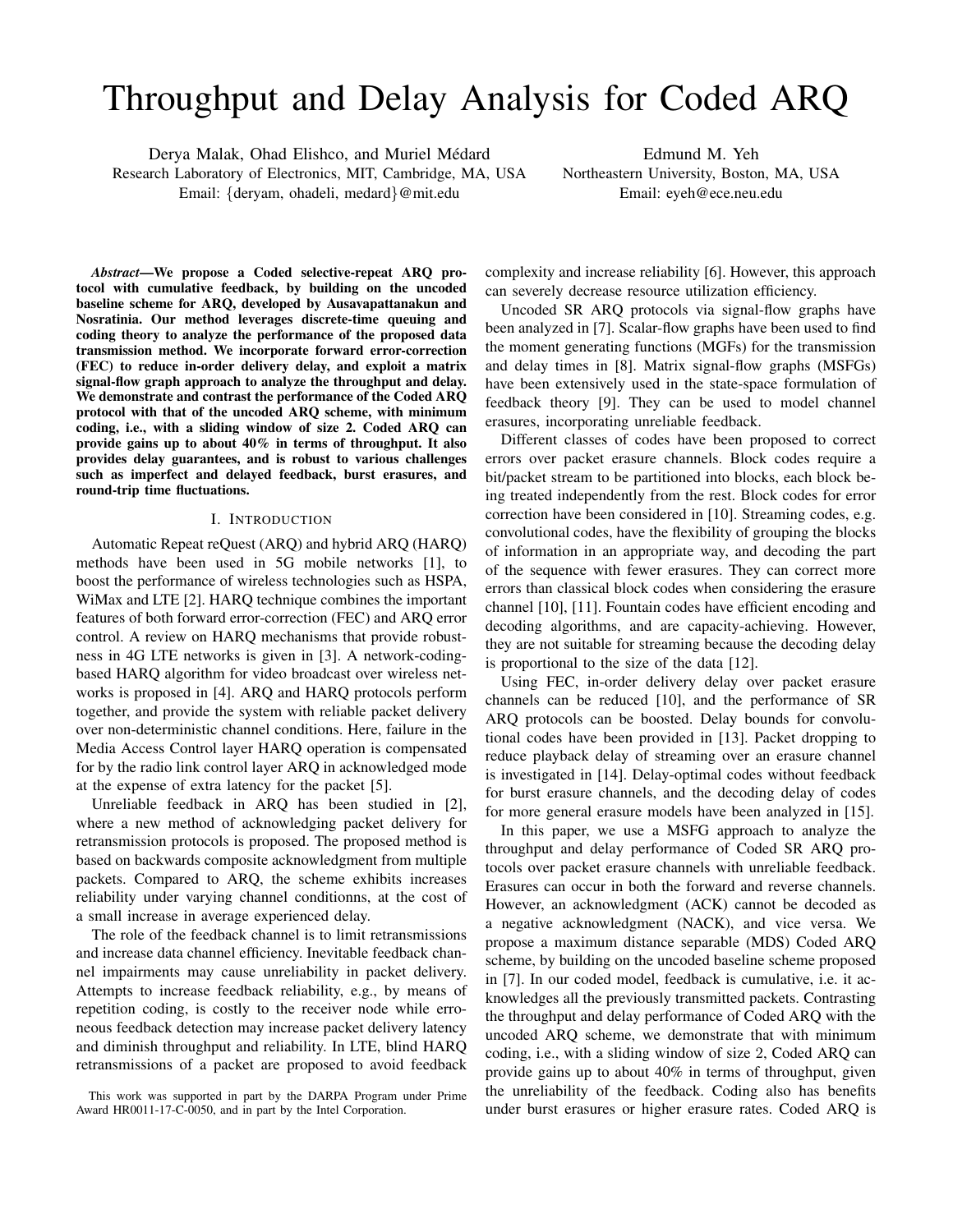more predictable across statistics, hence is more stable.

#### II. SYSTEM MODEL

We have a point-to-point channel model consisting of a sender and a receiver. On the forward link, the sender attempts to transmit a packet to the receiver, and upon the successful reception of the packet, on the reverse link, the receiver acknowledges the sender by transmitting a feedback. The status of a transmission at time  $t$  is a Bernoulli random variable taking values in  $\mathcal{X} = \{0, 1\}$ , where 0 denotes an error-free packet, and 1 means the packet is erased. The erasure rate  $\epsilon$ is a function of channel condition. Both for the forward and reverse links, we use a Gilbert-Elliott (GE) channel model [16], which is a binary-state Markov process  $S_t$  with states G (good) and B (bad)<sup>1</sup>, i.e.  $S = \{G, B\}$ , and probability transition matrix  $P$ . The packet erasure rates in states  $G$  and B are  $\epsilon_G$  and  $\epsilon_B$ , respectively. We let  $\epsilon = [\epsilon_G, \epsilon_B]$ . Since the channel state is not the same as the channel observation, the process  $X_t$  is a hidden Markov model<sup>2</sup> (HMM), which is driven by the process  $S_t$ .

The channel state information is not available at the sender and the receiver. Hence, the sender does not know the state of the forward link at time  $t$ , but it observes the status of the feedback at time  $t - 1$ , which is a Bernoulli random variable. Similarly, the receiver does not know the status of the reverse link, but it observes the status of a transmission at time  $t$ . The joint probabilities of channel state and observation at time  $t$  is computed using the state-transition matrix of the GE channel:

$$
\mathbf{P} = \begin{bmatrix} 1 - q & q \\ r & 1 - r \end{bmatrix},\tag{1}
$$

where the first and second rows correspond to the transition probabilities of states  $G$  and  $B$ , given the channel state at time  $t-1$ . Solving  $\pi \mathbf{P} = \pi$  and  $\pi \mathbf{1} = 1$ , where 1 is a column vector of ones, the stationary vector of **P** is  $\pi = \left[\frac{r}{r+q}, \frac{q}{r+q}\right]$ . Hence, the erasure rate is  $\epsilon = \pi \epsilon^{\intercal}$ . Given  $r, \epsilon_G, \epsilon_B$ , and  $\epsilon$ , we have  $q = r\left(\frac{\epsilon_B - \epsilon_G}{\epsilon_B - \epsilon_I} - 1\right)$ . Note that  $1/r$  represents the average erasure burst, and burst erasures occur when  $r$  is low. The joint probabilities of channel state and observation at time  $t$ , given the channel state at time  $t - 1$ , are given as

$$
\mathbb{P}(S_t = j, X_t = 1 | S_{t-1} = i)
$$
  
= 
$$
\mathbb{P}(S_t = j | S_{t-1} = i) \mathbb{P}(X_t = 1 | S_t = j) = p_{ij} \epsilon_j.
$$

Let  $P_1 = P \cdot diag\{\epsilon\}$  be the error matrix on the forward (or reverse) link. Similarly,  $P_0 = P \cdot diag\{1 - \epsilon\}$  is the success matrix in either link. Note that  $P_0 + P_1 = P$ . The entries of  $P_0$  and  $P_1$  are the joint state-transition probabilities given the channel observations [7]. Hence, the HMM can be characterized by  $\{S, \mathcal{X}, \mathbf{P}, \epsilon\}.$ 

Consider the forward link  $\{S^{(f)}, \mathcal{X}^{(f)}, \mathbf{P}_0^{(f)}, \mathbf{P}_1^{(f)}\}$  and the reverse link  $\{S^{(r)}, \mathcal{X}^{(r)}, \mathbf{P}_0^{(r)}, \mathbf{P}_1^{(r)}\}$  that are mutually independent. The composite channel is characterized by  $\{S^{(c)}, \mathcal{X}^{(c)}, \mathbf{P}_{00}^{(c)}, \mathbf{P}_{01}^{(c)}, \mathbf{P}_{10}^{(c)}, \mathbf{P}_{11}^{(c)}\}$ , where  $\mathcal{S}^{(c)} = \mathcal{S}^{(f)} \times \mathcal{S}^{(r)}$ are the composite channel states, i.e. the Cartesian product of forward and reverse states, and  $\mathcal{X}^{(c)} = \mathcal{X}^{(f)} \times \mathcal{X}^{(r)} =$  $\{00, 01, 10, 11\}$  is the combined observation set. Note that  $X_t^{(c)} = 00$  means both the forward and reverse links are good, while  $X_t^{(c)} = 10$  means the forward link is erroneous and the reverse link is good. For  $X_t^{(c)} = 11$ , the joint probability of the combined observation and the composite state at time  $t$ , given the composite state at time  $t - 1$ , is

$$
\mathbb{P}(S_t^{(c)} = (j, m), X_t^{(c)} = 11 | S_{t-1}^{(c)} = (i, k)) = p_{ij}^{(f)} \epsilon_j^{(f)} p_{km}^{(r)} \epsilon_m^{(r)}.
$$
  
Using the Kronecker product notation  $\otimes$  we have  $\mathbf{P}^{(c)}$ 

Using the Kronecker product notation  $\otimes$ , we have  $\mathbf{P}_{ij}^{(c)}$  =  $\mathbf{P}_i^{(f)} \otimes \mathbf{P}_j^{(r)}$  for the combined observation at time t, i.e.  $X_t^{(c)} = ij, i, j \in \mathcal{X}$ . We assume that both the forward and the reverse channels have the same parameters<sup>3</sup> r,  $\epsilon_G$ ,  $\epsilon_B$ , and  $\epsilon$ . Hence, the state-transition matrix for both the forward and reverse channels is given by P. In the rest of the paper, we will drop the superscript  $(c)$  and denote the observation probability matrices by  $P_{00}$ ,  $P_{01}$ ,  $P_{10}$  and  $P_{11}$ . Similar to [7], let  $P_{0x} = P_{00} + P_{01}$  and  $P_{1x} = P_{10} + P_{11}$  be the probability matrices of success and error on the forward channel, respectively, and let  $P_{x0} = P_{00} + P_{10}$  and  $P_{x1} = P_{01} + P_{11}$ be the matrices of success and error on the reverse channel, respectively. Furthermore, the matrices  $P$ ,  $P_0$ , and  $P_1$  will denote the composite channel matrices, i.e. the Kronecker product of the forward and reverse channel matrices. The matrices for the GE channel are provided in Appendix A.

#### III. ANALYSIS OF THROUGHPUT AND DELAY OF ARQ

In this section, we describe the protocol for the proposed channel model, signal-flow graphs, as well as a primer on the MSFGs for throughput and delay of ARQ protocols. We analyze the throughput and guaranteeable delay of uncoded ARQ, and provide exact expressions for memoryless channels.

## *A. Protocol*

We use a slotted Selective Repeat (SR) ARQ protocol for data transmission. With SR ARQ, the sender sends a number of packets specified by a window size without the need to wait for individual ACK from the receiver. SR ARQ allows the receiver to accept packets out of order, which can be stored in a buffer and sorted at the receiver to ensure in-order delivery. If there is full feedback, ARQ achieves 100% throughput and the lowest possible packet delay over an erasure channel, and it is composable across links [20]. However, when the network is lossy, link-by-link ARQ cannot achieve the capacity

<sup>&</sup>lt;sup>1</sup>If channel reciprocity holds, then the link estimate of the reverse direction at the sender can directly be used for link adaptation in the forward link. In the current work, we leave the study of the link equivalence (similarity of the transfer functions of the forward and reverse links) as future work.

<sup>2</sup>HMM is a statistical Markov process with unobserved states [17]. Although the state is not directly observed, the output dependent on the state can be observed.

<sup>3</sup>The forward and reverse channels do not necessarily have the same erasure rates or parameters. In practice, data packets and feedback packets typically have different lengths and different coding levels. Furthermore, data packets generally travel downstream from the sender towards receivers, and feedback packets travel upstream from receivers to the sender [18]. Hence, to compensate the channel asymmetry, more bandwidth can be allocated on downlink. In [19], we have studied the role of asymmetric channel conditions, where links might have different erasure or burst rates, and demonstrated the role of cumulative feedback in improving throughput when forward link erasures dominate, and in reducing delay under bursty feedback.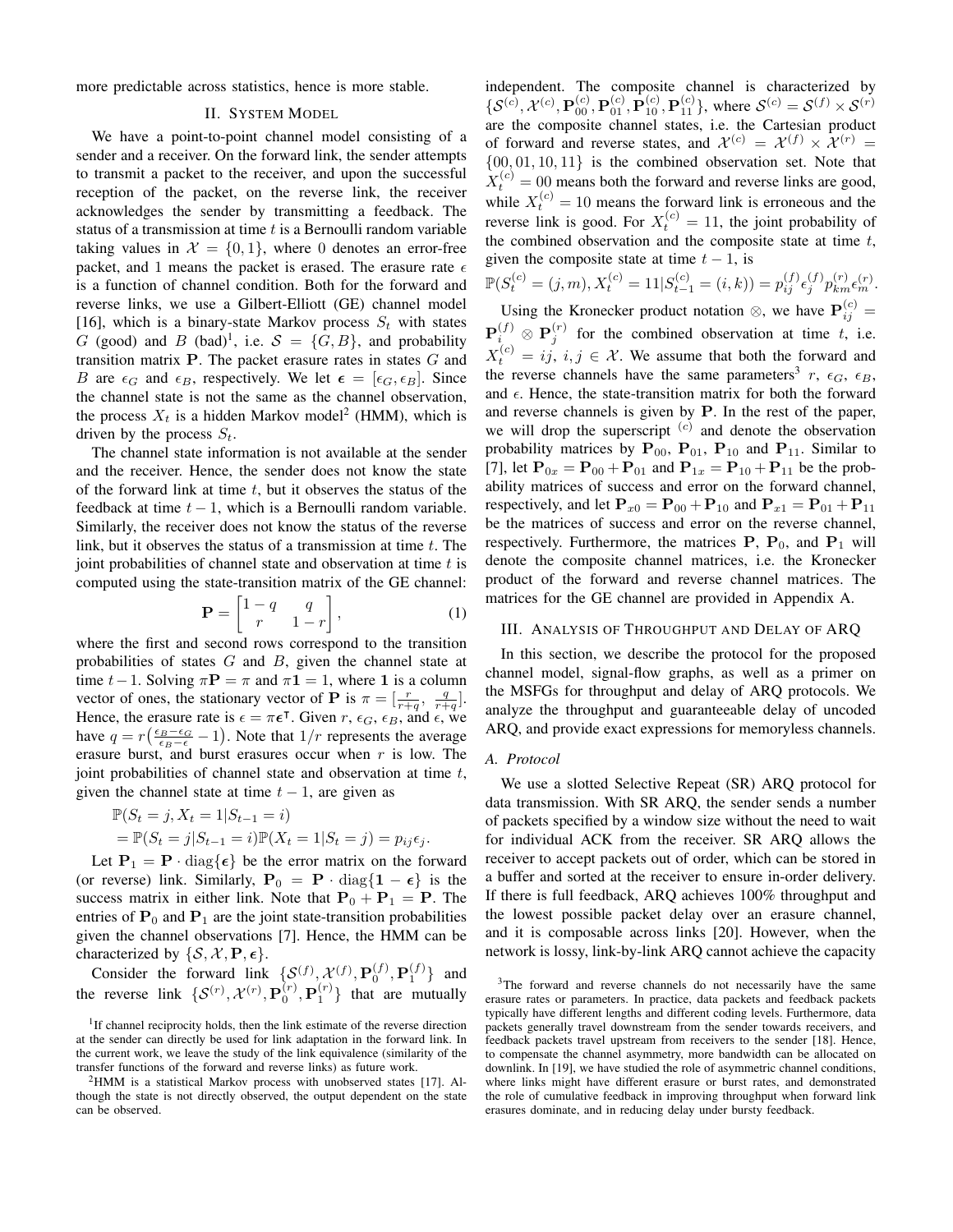

Fig. 1: (Uncoded) SR ARQ protocol description.

of a general network. The receiver may selectively reject the packets, and the sender individually retransmits packets that have timed out. All data packets are available at the transmitter prior to any transmission, and the receiver does not have buffer overflows. There is a handshake mechanism between the sender and receiver that initiates a synchronous transmission. After the start of transmission, the round-trip time (RTT) is  $k$ slots, i.e. it takes  $k - 1$  time slots between the transmission of a packet and receipt of its feedback – ACK/NACK sent by the receiver indicating if it has correctly received a data packet.

At the sender, a timeout mechanism is used to prevent deadlock. When a packet is (re)transmitted, the timeout associated with this packet is set to  $T$ , which is greater than or equal to the RTT  $k$ . Upon the reception of the first feedback, the waiting will be aborted after the timer expires, i.e., after  $d = T - k$  slots. The feedback includes the information about all correctly received packets. The ACK/NACK is sent in each slot. Thus, the packet whose ACK is lost will be acknowledged by the subsequent ACKs/NACKs. If a succeeding ACK/NACK is successfully received before the timer expiration, the packet will not be retransmitted. Otherwise, i.e. if the timeout expires and no ACK is received, the sender retransmits the packet until it receives an ACK. Hence, we do not have an upper bound on the maximum number of retransmissions of a packet to guarantee its reliable delivery. When a packet is lost and its NACK is received, the packet will be retransmitted immediately. If the NACK is lost, the packet will be retransmitted after the timer expires. The protocol for uncoded ARQ is shown in Fig. 1.

#### *B. Signal-Flow Graphs*

A signal-flow graph is a diagram that consists of a set of nodes that denote the different states of the system, and a set of directed branches that represent the functional relationships among the states. The analysis of finite-state HMMs can be streamlined by using signal-flow graphs, and labeling the branches of flow graphs with observation probabilities [21], [22]. We next detail how to build the flow graphs for the analysis of SR ARQ.

In the current paper, the nodes of the flow graphs correspond to the states of the transmitter. Upon the initial state that a new packet is transmitted (input node,  $I$ ), the transmitter goes from one state to the other. The output node  $(O)$  represents correct reception of ACK by the sender, and other nodes are hidden states. Upon the start of transmission, the transmitter goes from one state to the other. A certain value for the random variable  $X$ , that for example models the transmission or delay time for ARQ protocols as in [7], [8], [23], [24], corresponds to a state transition. A state transition is accompanied with the value for  $X$ , and its probability  $p$ , which appear in the branch gain as  $pz^X$ . Hence, the input-output gain of the graph is a polynomial in  $z$ , whose coefficients are the probabilities of corresponding values of  $X$ . This polynomial denotes the probability-generating function (PGF) for X, i.e.,  $\mathbb{E}[z^X]$ . Flow graphs with vector node values and branches labeled with observation probability matrices are called matrix signal-flow graphs<sup>4</sup> (MSFGs) [7]. The graph can be simplified using the basic equivalence operations, i.e. parallel, series, and self-loop. Then, the input-output relationship is given by the matrixgenerating function (MGF)  $\Phi(z)$ .

#### *C. Distributions of the Transmission Time and Delay*

In this paper, we derive the MGFs for the transmission time and the delay of Coded ARQ protocol (Sect. IV). The transmission time  $\tau$  is defined as the number of packets transmitted per successful packet, while the delay  $D$  is the time from when a packet is first transmitted to when its ACK is successfully received at the sender. Both  $\tau$  and  $D$  are random variables with positive integer outcomes. The PGFs  $\Phi_{\tau}(z)$  and  $\Phi_D(z)$  of  $\tau$  and D are derived using their MGFs by pre- and postmultiplications of row and column vectors, respectively. We will discuss how to obtain the MSFGs and the MGFs for the transmission time and delay in Sect. IV. We now discuss in detail how to obtain  $\Phi(z)$ 's from  $\Phi(z)$ 's.

For the GE channel model, the probability vector of transmitting a new packet depends on the channel state. We assume that there are no erasures when the channel state is  $G$ , i.e.  $\epsilon_G = 0$ . Hence, the probability of transmitting a new packet in state G is  $\pi_G(1-q) + \pi_B r$ . Similarly, the probability of transmitting a new packet in state B is  $(\pi_G q + \pi_B(1-r))(1-\epsilon_B)$ . Hence, the probability vector of transmitting a new packet is  $\pi_I = \pi \mathbf{P}_0 = [\pi_G(1-q) + \pi_B r, (\pi_G q + \pi_B (1-r))(1-\epsilon_B)].$ 

*a) Throughput Analysis:* The MGF of the transmission time  $\tau$  is calculated by left- and right-multiplying the matrixgenerating function of  $\tau$ , i.e.,  $\Phi_{\tau}(z)$  with  $\pi_{I}$  and the column vector of ones:

$$
\phi_{\tau}(z) = \frac{\pi_I \Phi_{\tau}(z) \mathbf{1}}{\pi_I \mathbf{1}} = \frac{1}{1 - \epsilon} \pi \mathbf{P}_0 \Phi_{\tau}(z) \mathbf{1}.
$$
 (2)

The average transmission time  $\bar{\tau}$  is found by evaluating the derivative of  $\phi_\tau(z)$  at  $z = 1$ , as  $\bar{\tau} = \phi'_\tau(1)$ . The throughput is the reciprocal of the average transmission time, thus  $\eta = 1/\overline{\tau}$ .

*b) Delay Analysis:* The MGF of the delay D is given as

$$
\phi_D(z) = \frac{\pi_\mathbf{I} \Phi_D(z) \mathbf{1}}{\pi_\mathbf{I} \mathbf{1}},\tag{3}
$$

where  $\Phi_D(z)$  is the matrix-generating function of the delay. The average delay time  $D$  is found by evaluating the derivative of  $\phi_D(z)$  at  $z = 1$ , as  $\overline{D} = \phi'_D(1)$ .

<sup>4</sup>MSFGs have been extensively used in the state-space formulation of feedback theory [9]. They can also be used to model channel erasures, incorporating unreliable feedback.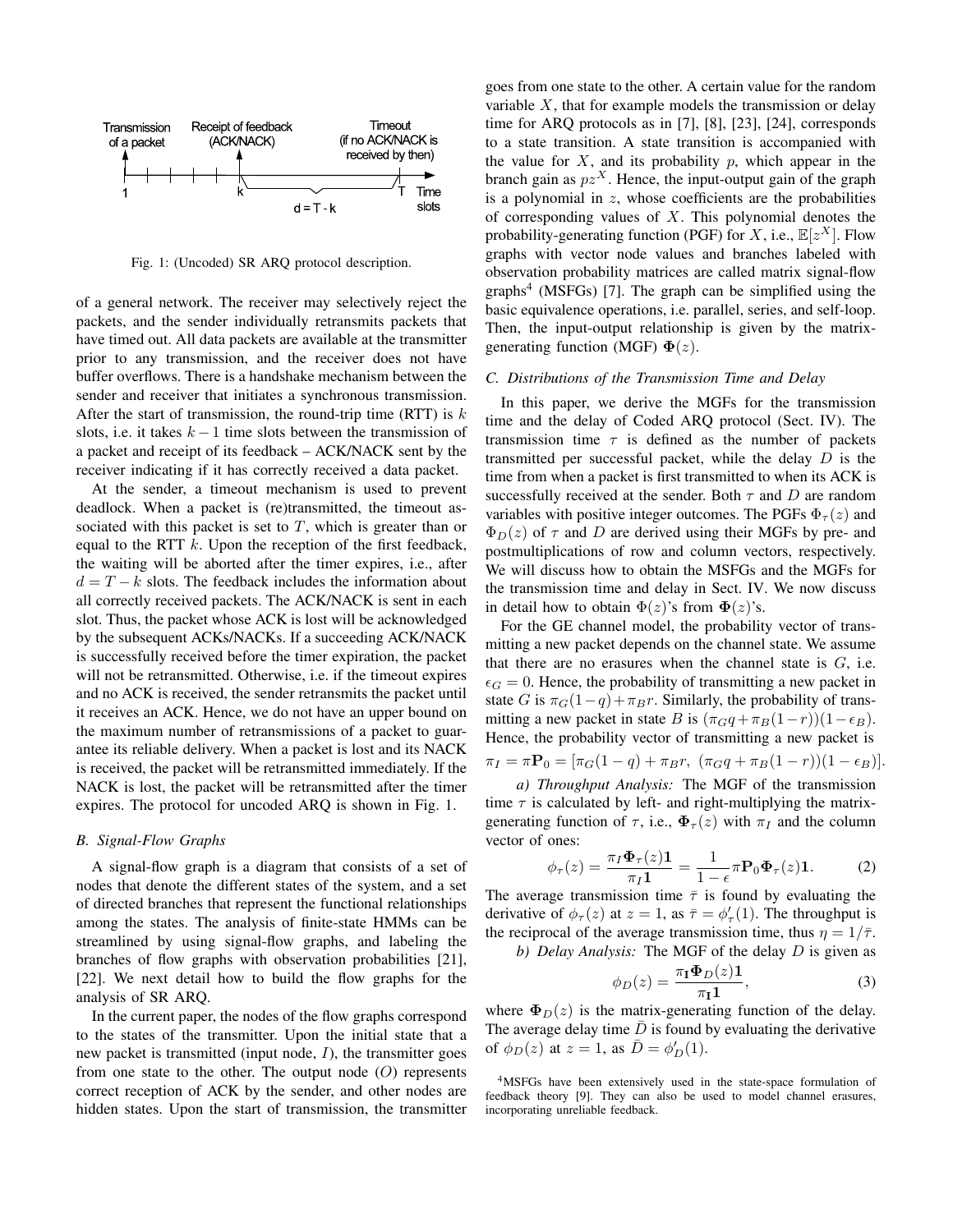In reality, the feedback is lossy and delayed, burst errors occur, and the fluctuations in the RTT can cause a high variability in the delay. To understand these effects, we exploit the three-sigma rule<sup>5</sup>. The  $3\sigma$  heuristic is justifiable when the distribution of the delay is sub-Gaussian. A sub-Gaussian distribution has strong tail decay property since the tails decay at least as fast as the tails of a Gaussian. In [26], we show via numerical simulations that the tails of the delay distribution are dominated by the tails of a Gaussian distribution. In this case, the guaranteeable delay  $\ddot{D}$  of a protocol is upper bounded by the guaranteeable delay of a Gaussian distribution with the same mean and variance as the distribution of D.

We define the guaranteeable delay of the ARQ protocol – given that the distribution of the delay is sub-Gaussian – as

$$
\hat{D} = \bar{D} + 3\sigma_D,\tag{4}
$$

where  $\bar{D}$  is the average delay, and  $\sigma_D^2$  is the variance of the delay, which is evaluated as  $\sigma_D^2 = \phi_D^{\prime\prime}(1) + \bar{D} - \bar{D}^2$ , where  $\phi''_D(1)$  is the second derivative of  $\phi_D(z)$  at  $z=1$ .

We denote by  $\hat{D}_{\text{ARQ}}(3\sigma)$ ,  $\hat{D}_{\text{C}-\text{ARQ}}(3\sigma)$  the guaranteeable delays of the uncoded and Coded ARQ protocols, respectively.

## IV. CODED ARQ

In this section, we propose a Coded ARQ scheme, where the transmitted packets are coded. The coding scheme is similar to the generation-based random linear network coding in [27]. The sender has a coding bucket, and when it is ready to send a packet to the receiver, it produces a coded packet by forming a random linear combination of all the packets in the bucket. The encoded packet is then transmitted to the receiver. The receiver sends a cumulative feedback to indicate the set of successfully received encoded packets in the coding bucket. If the receiver successfully collects a sufficient number of encoded packets to decode all packets in the coding bucket, and the sender successfully receives the cumulative ACK message, it then purges the successfully ACK'ed encoded packets in the coding bucket and partially updates the coding bucket by moving new packets. While the performance of the reverse link can also be boosted with coding, the analysis of the protocol becomes more complex. We also expect that the gain of coding would be incremental compared to the gain of the cumulative feedback of the seen packets. The extension of the model to include coded feedback is left as future work.

We consider minimum coding, i.e., with a sliding window of size  $M = 2$ . Different from uncoded ARQ, HARQ with soft combining, and CF ARQ, the transmission scheme is adaptive, i.e. the transmission rate is adjusted based on the cumulative feedback for  $M = 2$  MDS coded packets in the transmitted packet stream. The receiver needs both coded packets to reconstruct the transmitted packet stream, i.e., the DoFs required at the receiver is  $N = 2$ . We do not assume inorder packet delivery. Therefore, the transmitted packets in the



Fig. 2: Coding matrix for Coded ARQ scheme with 2 packets assuming a feedback delay of 2 time slots.

bucket will be successfully decoded when both of the coded transmitted packets are successfully received and ACK'ed by the receiver. While the model can be extended to  $M > 2$ using a recursion, the state space scales exponentially, and the analysis becomes prohibitively complicated without any additional insights. Therefore, it is left as future work.

We illustrate the coding matrix for Coded ARQ for  $M = 2$ in Fig. 2. The rows and columns of the matrix indicate the time and the specific information (uncoded) packets,  $p_i$ , to be transmitted. The dots in each row show the composition of the transmitted packet, and different colors indicate specific generations, horizontal lines show the time when feedback about a specific generation is obtained, and the red crosses show lost packets. Furthermore, the double arrows on the righthand show the in-order delivery times of the packets to the client application. There are 2 main properties of Coded ARQ. Different from the uncoded ARQ, i) the ACK in Coded ARQ is cumulative, and ii) the rate of the Coded ARQ is adapted based on the cumulative feedback.

The combined observation set for Coded ARO with  $M = 2$ packets is  $\mathcal{X}^{(c)} = \mathbb{Z}_2^3$ . For example,  $X_t^{(c)} = 0.01$  means that the forward channel is good for both packets and the reverse channel is erroneous, i.e., the ACK for  $M = 2$  packets is lost. The HMM for the delay of Coded ARQ is shown in Fig. 3. Similar to previous models,  $I_1$  and O are the input and output nodes, and other nodes are the hidden states, and  $I_1$  and  $I_2$ represent transmission of the first new packet and the second packet one time slot later, respectively. The possibilities upon

 ${}^{5}$ Even for non-normally distributed variables, at least 88.8% of cases should fall within properly calculated three-sigma intervals, which follows from Chebyshev's Inequality. For unimodal distributions, the probability of being within the interval is at least 95% [25].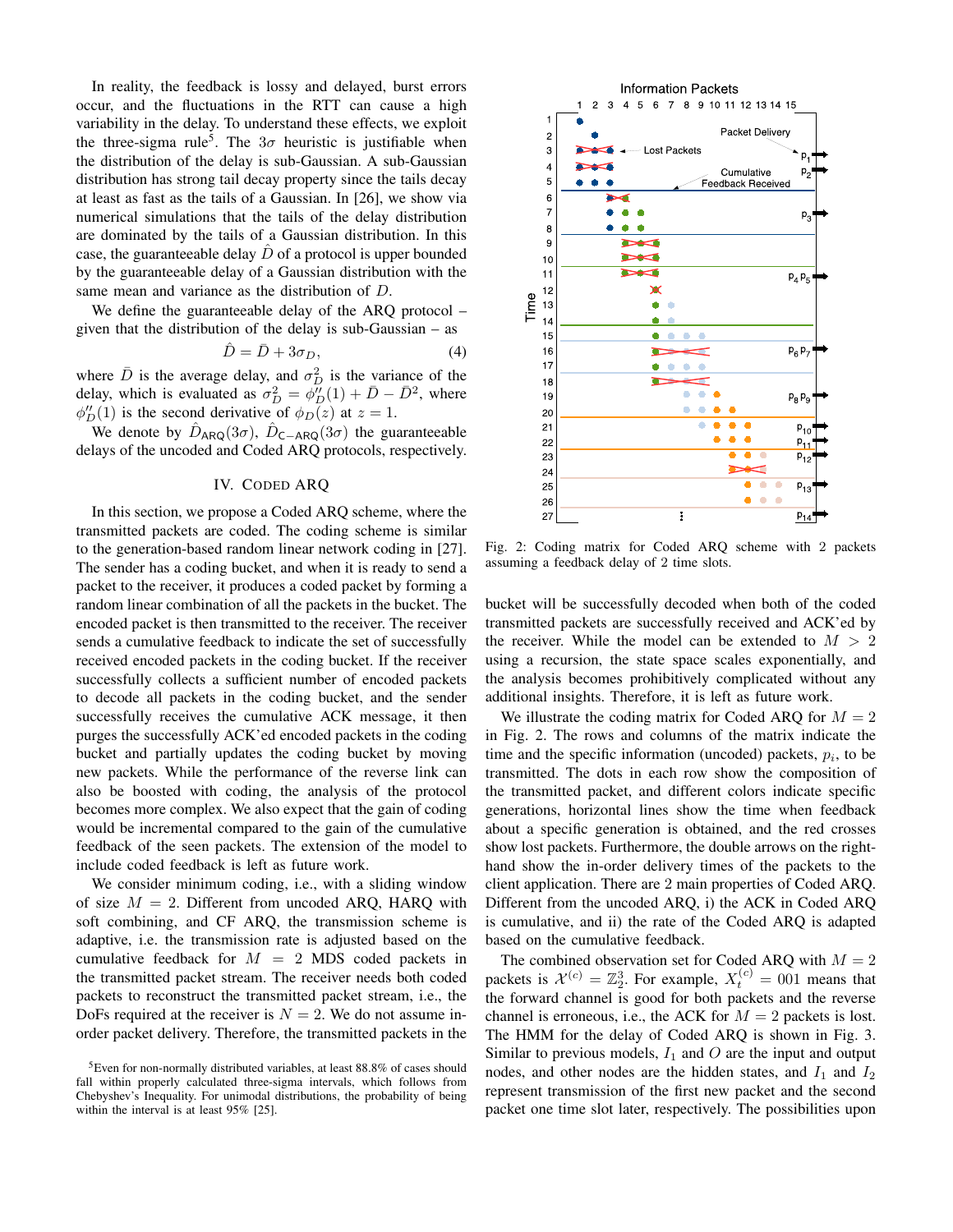the transmission of the 2 packets are:

- Transition to state  $A_2$ . After sending the new packets  $(M = 2)$ , the transmitter receives a feedback message  $k-1$  time slots later. This state is denoted by node  $A_2$ .
- Transition to state  $O$ . If the feedback is an error-free ACK (with probability  $\mathbf{P}_{000} = \mathbf{P}_{0x} \mathbf{P}_{00}$ ), then the system transits to state  $O$ .
- Transition to state  $B_2$ . If the feedback is a successful NACK for both packets (with probability  $P_{110}$  =  ${\bf P}_{1x}{\bf P}_{10}$ , then the system transits to state  $B_2$ , where both packets have to be retransmitted.
- Transition to state  $C_2$ . If the feedback is an erroneous ACK (with probability  $P_{001} = P_{0x}P_{01}$ ) and the timer expires before receiving any error-free ACKs/NACKs, the system will transit to state  $C_2$ , the packets will be retransmitted, and the timeout will be reset. The packets will then be acknowledged when a succeeding ACK/NACK is correctly received.
- Transition to state  $A_1$ . If only one of the packets is successfully transmitted and the feedback is an errorfree ACK (with probability  $P_{100} + P_{010} = P_{1x}P_{00} +$  ${\bf P}_{0x} {\bf P}_{10}$ , the system goes to state  $A_1$ . This state is equivalent to the state  $A$  for the uncoded ARQ model as shown in [7, Figure 4]. Hence, the rest of the analysis follows from the uncoded ARQ analysis in [7].
- Transition to state  $G_2$ . Node  $G_2$  indicates that a NACK is lost (with probability  $P_{111} = P_{1x}P_{11}$ ), both packets are lost, and the transmitter waits for timeout (node  $B_2$ ). We refer the reader to Fig. 3 for the detailed description of these states. For the simplified matrix-flow diagrams for throughput and delay analysis of uncoded ARQ in unreliable feedback, see also [7, Figures 2, 4].
- Transition to state  $G_3$ . Node  $G_3$  indicates that a NACK is lost, but only one of the packets is successfully transmitted and the other is lost (with probability  $P_{011}$  +  $P_{101} = P_{0x}P_{11} + P_{1x}P_{01}$ , and the sender waits for timeout (node  $B_3$ ). Node  $A_3$  denotes the retransmission of both packets, and the receiver only needs one of them. Hence, if the system goes to state  $A_3$ , the rest of the analysis follows from the uncoded ARQ analysis in [7].

In this paper, as we use tiny codes, i.e. sliding window by coding with just 2 packets, the available redundancy rate in terms of the packets in the encoding window is 50%. However, we do a finer-grained control over the redundancy rate via the feedback which is cumulative. This can be observed from Fig. 3. For example, if the CF acknowledges the successful reception of 1 packet only, i.e., the system transits to state  $A_1$ , then the rate is adaptively adjusted to retransmit 1 packet only. On the other hand, if only 1 packet is successfully transmitted and the CF is lost, the system has a transition to  $G_3$ , and then to  $A_3$  that represents the retransmission of 2 packets while the receiver only needs one of the packets. In this case, upon the successful reception of the CF in the succeeding time slots, the system either transits to state  $A_1$ , i.e. 1 packet has to be retransmitted again, or to state 0, i.e. no retransmission is required. Therefore, the redundancy rate is not always 50%, and a finer-grained control is provided via the feedback.

The matrix gain of the graph in Fig. 3 can be calculated using the basic simplification rules. For general channel models (including the GE channel model), the analytical derivation of the MGFs of the transmission time (2) and delay time (3), hence characterization of the throughput and delay performance of Coded ARQ, have been provided in the full version of the paper [26, Appendices I, J]. Later in Sect. V, we demonstrate the throughput and delay performance for the GE channel under different burst erasure rates.

We next present closed form expressions for throughput and delay of memoryless channels.

Proposition 1. *The throughput for Coded ARQ for memoryless channels is given by*

$$
\eta_{\text{C-ARQ}} = \frac{(1 - \epsilon)}{\alpha_C(\epsilon) + \epsilon^{d+1}(1 - \epsilon)\beta_C(\epsilon)/(1 - \epsilon^T)},\tag{5}
$$

*where*  $\alpha_C(\epsilon) = (1 + \epsilon + 7\epsilon^2/2 - \epsilon^3/2 - 3\epsilon^4 + \epsilon^6)/(1 + \epsilon)^2$ ,  $\beta_C(\epsilon) = 1/2 + \epsilon^2(1 - \epsilon)$ *, and*  $d = T - k$ *.* 

*Proof.* See [26, Appendix I]. 
$$
\square
$$

In (5), it is easy to show that  $3/4 \leq \alpha_C(\epsilon) \leq 1$ , and  $1/2 \leq$  $\beta_C(\epsilon)$  < 13/20. Therefore, we can conclude that  $\eta_{\text{C-ARQ}}$  is always higher than  $\eta_{ARQ}$  for any given T, d, as determined in [7]. Furthermore,  $\eta_{\text{C-ARQ}}$  is upper bounded by  $(1 - \epsilon)/\alpha_C(\epsilon)$ as  $T, d \rightarrow \infty$ . This implies that for memoryless systems, with minimum coding, it is possible to achieve a gain of more than 30% compared with uncoded ARQ. The gain becomes higher if the channel has memory, as demonstrated in Sect. V.

Proposition 2. *The average delay of the Coded ARQ for memoryless channels is given by*

$$
\overline{\mathbf{D}}_{\mathsf{C-ARQ}} = k + 1 + 3\epsilon + (2T + 5k + 4)\epsilon^2 + (T - 7k + 5)\epsilon^3 + \mathcal{O}(\epsilon^4), \quad \epsilon \to 0.
$$
 (6)

 $\Box$ 

*Proof.* See [26, Appendix J].

The variance of delay for Coded ARQ is derived next.

Proposition 3. *The variance of delay for Coded ARQ for memoryless channels is*

$$
\sigma_{D_{\text{C-ARQ}}}^2 = k^2 \epsilon^2 (1 + \epsilon - 16\epsilon^2) + k\epsilon^2 (5 - 31\epsilon + 43\epsilon^2 - T\epsilon^2 (4 - 6\epsilon + 2\epsilon^2)) + \mathcal{O}(1), \quad \epsilon \to 0.
$$
 (7)  
oof. See [26, Appendix K].

*Proof.* See [26, Appendix K].

Comparing (6) with the average delay of uncoded ARQ, we observe that  $\overline{D}_{\mathsf{C-ARQ}} - \overline{D}_{\mathsf{ARQ}} = 1 + (3 - k - 1)\epsilon + (T + \epsilon)$  $5k+3\epsilon^2+\mathcal{O}(\epsilon^3)$  as  $\epsilon\to 0$ , which is due to the cumulative feedback. On the other hand, when  $\epsilon$  is large,  $D_{C-ARG}$  becomes comparable to  $D_{ARQ}$ , as we demonstrate in Sect. V. However, Coded ARQ always provides better delay guarantees than uncoded ARQ. This provides insights in designing systems that are robust to the RTT fluctuations.

We next numerically evaluate the performance of the different ARQ protocols and outline the advantages of cumulative feedback and Coded ARQ over uncoded ARQ protocols.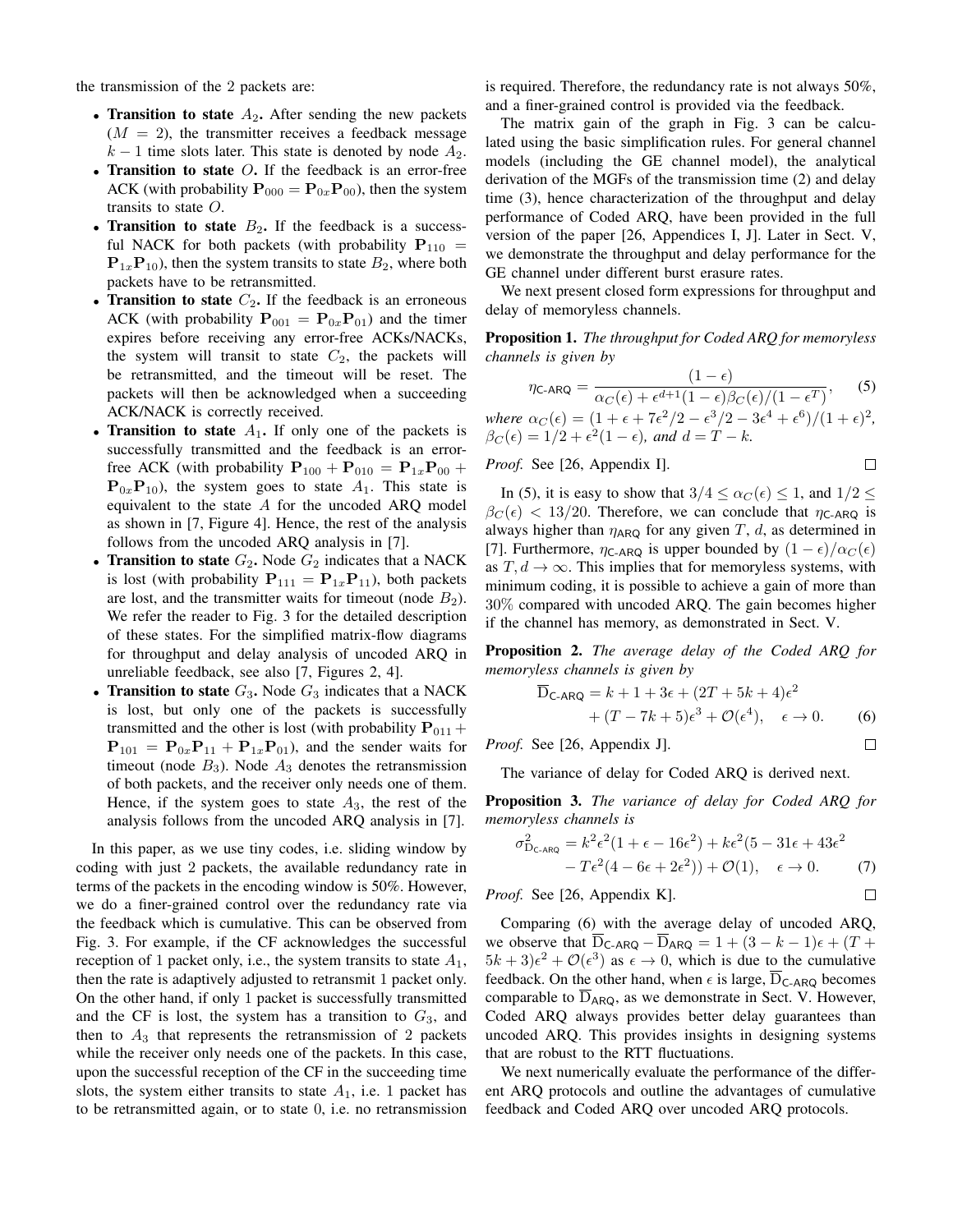

Fig. 3: Matrix-flow graph for delay analysis of SR ARQ in unreliable feedback with coding.

## V. NUMERICAL SIMULATIONS

We evaluate the performance of the Coded ARQ scheme outlined in Sect. IV by computing the MGFs of transmission and delay times via the MSFG approach detailed in Sect. III, and provide a numerical comparison of uncoded ARQ in [7] and Coded ARQ schemes with feedback erasures. We also include the simulation results<sup>6</sup> to validate our analytical models. The parameters for the numerical results are selected as follows. The RTT<sup>7</sup> is  $k = 5$  time slots, timeout is  $T = \{8, 15\}$  slots, and we have the same  $r = \{0.1, 0.3\}$  for the forward and reverse GE channels with the same parameters  $\epsilon_B = 1$  and  $\epsilon_G = 0$ , hence the same erasure rate. We also assume that  $M = 2$  packets are transmitted, and  $N = 2$  DoFs are required at the receiver. The performance metrics are the throughput  $\eta$ , the average per packet delay  $\overline{D}$ , i.e. the per packet delay for uncoded ARQ, and the delay corresponding to the transmission of  $M = 2$  packets in Coded ARQ, and the guaranteeable delay  $\hat{D}$  versus  $\epsilon$  for varying timeout T and r. Unless otherwise specified, solid (Coded ARQ), and dotted (ARQ) curves denote the analytical results, and unfilled circles denote the simulation results.

The throughput of the baseline uncoded ARQ of [7], and the Coded ARQ protocols in the Markov channel for  $r = 0.3$ is shown in Fig. 4, for  $k = 5$  and  $k = 10$ , for different values of T. In the Coded ARQ, more packets can be reliably transmitted even when the packet loss rate  $\epsilon$  is large. As  $\epsilon$  increases, throughput of Coded ARQ scheme decays slower than the other schemes because coding can compensate the packet losses. Hence, less number of retransmissions is required. For Coded ARQ, the throughput is always higher than the throughput of the uncoded ARQ because the feedback is cumulative, which decreases the number of packets being transmitted per a successful packet. Furthermore, the transmission rate is adapted based on the feedback received.

We next illustrate the average delay  $\bar{D}$  and the guaranteeable delay D with respect to erasure rate,  $\epsilon$ , for  $T = 8$ , in Fig. 5, for  $r = 0.3$  and  $r = 0.1$ , respectively. Since the minimum time required to transmit 2 packets is  $k + 1$  given an RTT  $k$ , the delay gap between the coded and uncoded schemes at  $\epsilon = 0$  is 1. Although the gap is indeed very small for small coding bucket sizes  $M$ , it also means that when the erasure rate is low, Coded ARQ has higher average delays compared to the uncoded ARQ. We observe that both  $\bar{D}$  and  $\hat{D}$  for both uncoded and Coded ARQ increase in T. Although Coded ARQ might have a higher  $\bar{D}$  than uncoded ARQ, its  $\bar{D}$  is lower than the value of uncoded ARQ. By increasing the timeout, the gap between the guaranteeable delays for both models can

<sup>6</sup>The source code for simulation and analysis is available at github.com/ deryam/TinyCodesforDelayGuarantees.

<sup>&</sup>lt;sup>7</sup>The slot duration should be adjusted according to the transmission protocol. For example, if the transmission rate is 10 Mbits/s, it takes 1ms to transmit  $10^4$  bits over the channel. In that case, the RTT equals to 1 ms.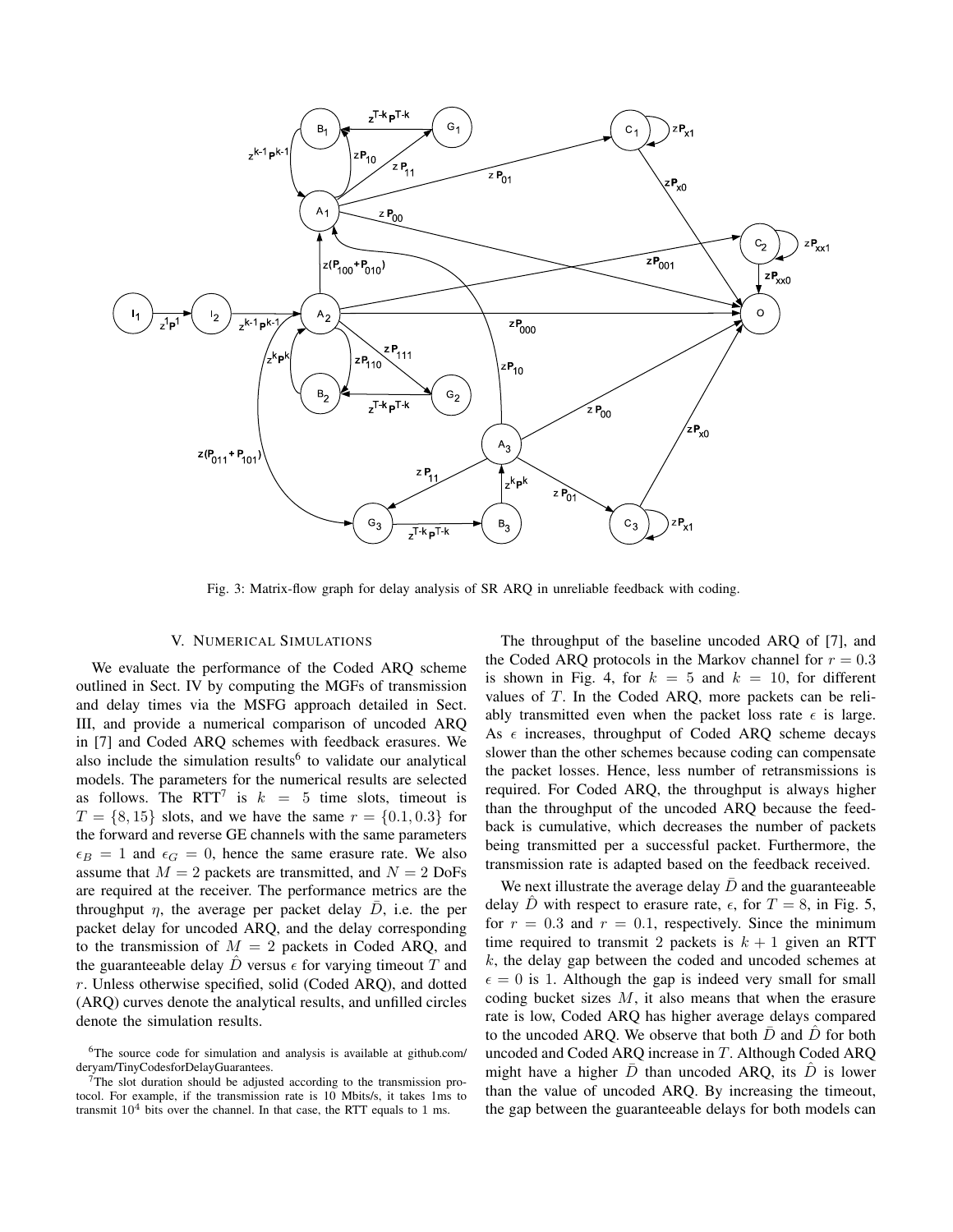

Fig. 4: Throughput  $\eta$  vs. erasure rate  $\epsilon$ , in Markov erasures for burst parameter  $r = 0.3$ , and RTT  $k = 5$  (L), RTT  $k = 10$  (R).

be made smaller. Comparing the different models in Fig. 5, we observe that under burst errors ( $r = 0.1$ ), the gap between the guaranteeable delays is larger compared to the case of  $r = 0.3$ for small  $\epsilon$ . When  $r = 0.3$ , the gap between the guaranteeable delays increases in  $\epsilon$ , which means that Coded ARQ is more predictable under high erasure rates.

We can observe that the higher the error burst ( $r = 0.1$ ), the lower the uncoded ARQ throughput and the higher is the delay in noisy feedback [7]. As the burst rate increases, the average delay is also higher for Coded ARQ. For both uncoded ARQ and Coded ARQ, when the timeout  $T$  increases, both throughput and delay are higher. For uncoded ARQ, the sensitivity of throughput to timeout  $T$  increases as  $r$  decreases, hence the throughput becomes very low when the timeout T is very small. When  $r = 0.1$ , for Coded ARQ, throughput becomes more sensitive to  $T$ , and it is possible to achieve significantly higher throughputs by increasing  $T$ . However, for both schemes, the sensitivity of delay to timeout  $T$  decreases as  $r$  decreases, hence the variability of delay with timeout  $T$ becomes less important under burst errors.

Our findings on Coded ARQ scheme suggest that the following design insights should enable more robust design for two-way erasure channels for wireless networks:

- Sensitivity of throughput and delay to timeout and RTT increases under burst errors.
- Uncoded ARQ is very sensitive to erasure bursts. Hence, the higher the burst rate, the lower its throughput and the higher its guaranteeable delay is.
- Coded ARQ can provide gains up to 37% in terms of throughput than the baseline uncoded ARQ.
- Coded ARQ has high delay but low variability. Furthermore, it has lower guaranteeable delay than uncoded ARQ given the unreliability of the feedback.
- Coding has benefits under imperfect feedback, burst erasures or higher erasure rates. Coded ARQ is more predictable across statistics, and hence is more stable. This can help design robust systems when RTT is unreliable.

#### VI. CONCLUSIONS

We leveraged discrete-time queuing and coding theory to enhance the performance of SR ARQ schemes by exploiting a matrix signal-flow graph approach. We proposed a Coded ARQ scheme and computed the MGFs of transmission and delay times. Contrasting the performance of Coded ARQ with the uncoded ARQ scheme, we demonstrated its gain in terms of throughput and delay. For the given parameter setting with a sliding window of size 2, Coded ARQ can provide gains up to 37% in terms of throughput, and its guaranteeable delay is lower than the one for uncoded ARQ.

Extensions include the optimization of the erasure coded schemes with minimal encoding and decoding complexity and their code rate, and the development of more sophisticated coding schemes, such as sequential MDS and convolutional codes, Reed-Solomon codes, and the study of convolutional codes for better FEC. This will pave the way for protocol design and state space representations. Possible future directions also include the extension of the minimum coding scheme to long codes. Extending Coded ARQ to bucket sizes to  $M > 2$ , we can investigate the scaling between the bucket size  $M$ , the RTT  $k$  and the DoFs required at the receiver  $N$ .

## APPENDIX

#### *A. Transition Probability Matrices*

The state-transition matrix both for the forward and P for the reverse channels is denoted by  $P$ . Since  $P$  is a stochastic matrix,  $P^n 1 = 1$  for  $n \ge 1$ . The stationary vector of the state-transition matrix  $\pi$  satisfies  $\pi \mathbf{1} = 1$  and  $\pi \mathbf{P} = \pi$ . The combined state-transition matrix for the symmetric GE channels equals the Kronecker product of P with itself, i.e.,  ${\bf P}^{(c)} = {\bf P} \otimes {\bf P}$ , which is given by

$$
\mathbf{P}^{(c)} = \begin{bmatrix} (1-q)^2 & q(1-q) & q(1-q) & q^2 \\ r(1-q) & (1-q)(1-r) & qr & q(1-r) \\ r(1-q) & qr & (1-q)(1-r) & q(1-r) \\ r^2 & r(1-r) & r(1-r) & (1-r)^2 \end{bmatrix}
$$

.